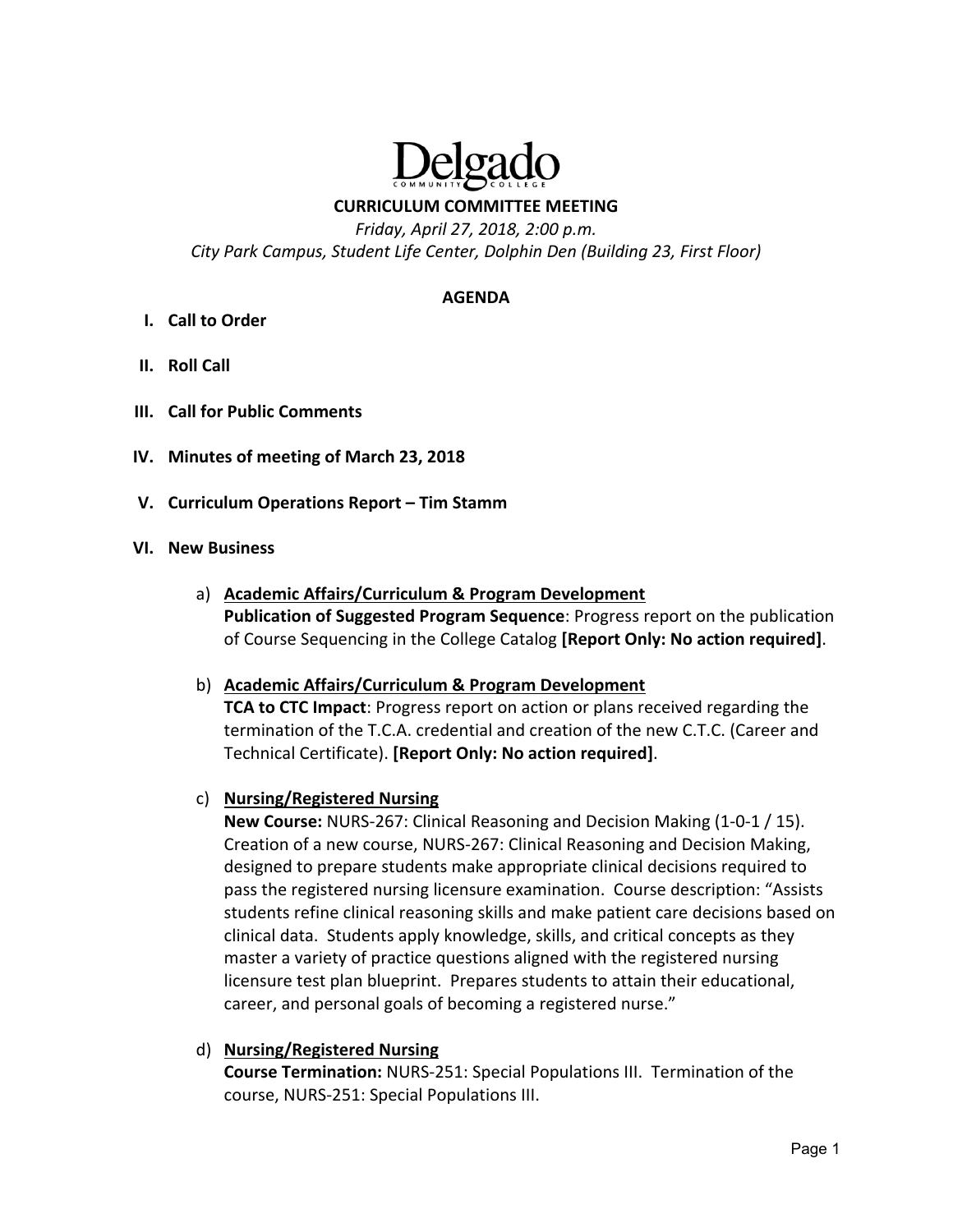## e) **Nursing/Registered Nursing**

**Program Revision:** Associate of Science in Nursing. Revise the A.S. in Nursing: Delete: NURS‐251: Special Populations from Required Courses in Major; ADD: NURS‐267: Clinical Reasoning and Decision Making to Required Courses in Major; Total Program Hours Remain the same. Adjust Suggested Sequence to reflect modification, specifically Fifth Semester.

## f) **Nursing/Practical Nursing/Nursing**

**New Course:** NURS‐105: Pharmacology in Nursing (3‐0‐3 / 45). Creation of a new course, NURS‐105: Pharmacology in Nursing, design to provide students with opportunities to develop knowledge, skills, and attitudes to function in the role of basic and maintenance personal care to clients/residents in hospitals, long‐ term care facilities, and homes. Course description: "Principles and methods of dosage calculation, with basic concepts of drug therapy essential to the nursing process. Pharmacological concerns of clients across the life span and in a variety of environments. Aligns with content in the practical nursing and registered nursing programs, teaching medication administration and medications for disease processes."

## g) **Nursing/Practical Nursing/Nursing**

**Course Termination:** NURS‐110: Introduction to Pharmacology and Drug Dosage Calculations. Terminate the course, NURS‐110: Introduction to Pharmacology and Drug Dosage Calculations

## h) **Nursing/Practical Nursing/Nursing**

**Course Termination:** NURS‐111: Pharmacotherapy and Nursing. Terminate the course, NURS‐111: Pharmacotherapy and Nursing.

# i) **Nursing/Practical Nursing**

**Program Revision:** Technical Diploma in Practical Nursing. Revise the T.D. in Practical Nursing: Delete: NURS‐110: Introduction to Pharmacology and Drug Dosage Calculations and NURS‐111: Pharmacotherapy and Nursing from Required Courses in Major. ADD: NURS‐105: Pharmacology in Nursing to Required Courses in Major. Total Program Hours Remain the same. Adjust Suggested Sequence for Fall Admission and Spring Admission to reflect modifications, specifically Fall Admission First and Second Semesters and Spring Admission First and Third Semesters.

# j) **Business & Technology/BUMG**

**Concept Proposal of a New Instructional Program.** Certificate of Technical Studies in Retail Management. The purpose of the proposed program is to prepare individuals working in the retail industry, and related fields, for the industry training needs in supervision and management, marketing, financial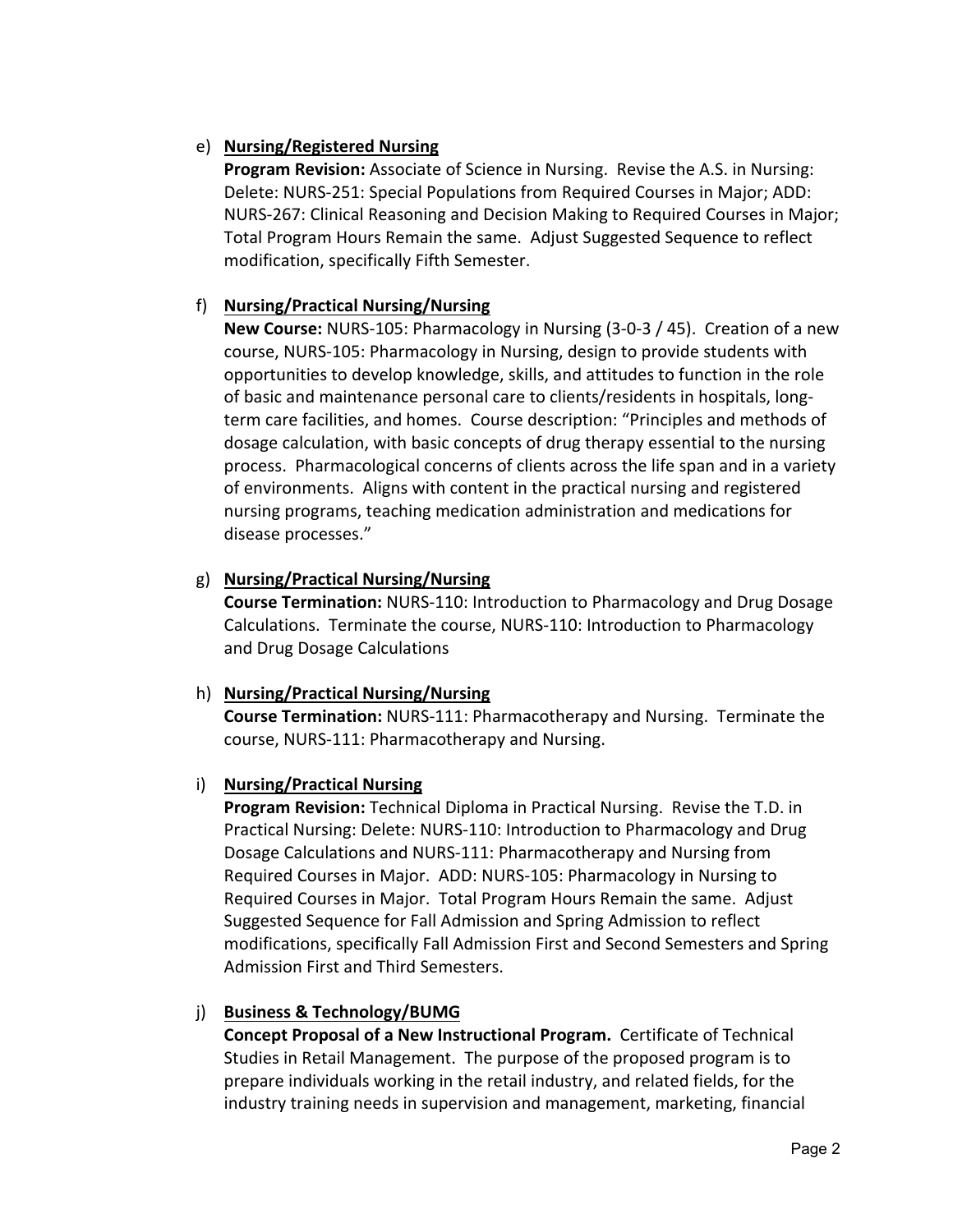management, and business planning. The curriculum encompasses several business essentials and emphasizes the skill sets needed for effective management and communication in the work environment. The proposed program's learning outcomes align with nationally recognized curriculum endorsed by the National Retail Certificate Program. he College is currently working with regional partners who support the development of this instructional program. Delgado Community College proposes a 9‐course, 27‐ credit hour Certificate of Technical Studies program in "Retail Management." The proposed program will be embedded, 100 percent, in the existing A.A.S. in Business and Management, with a concentration in Retail Management. [**STAR 4]**

#### k) **Business & Technology/BUMG**

**Program Revision:** Associate of Applied Science in Business & Management, with a concentration in Retail Management. Revise the A.A.S. in Business & Management, with a concentration in Retail Management: DELETE: MANG‐101: Human Relations in Business from Courses Required in Concentration; ADD: MANG‐131: Human Resource Management to Courses Required in Concentration; Add: MANG‐101: Human Relations in Business to "Choose three (3) courses from the following list." Total Concentration Hours and Total Program Hours Remain the same. Adjust Suggested Sequence to reflect modifications, specifically Third Semester and Fourth Semester.

#### l) **Technical Division/WLDG**

**Program Revision:** Certificate of Technical Studies in Welding: Flux Cored Arc Welding & Gas Metal Arc Welding (FCAW & GMAW). Revise the C.T.S. in Welding: Flux Cored Arc Welding & Gas Metal Arc Welding (FCAW & GMAW): Delete: CCSS‐108: Career Success Skills from Required Related Courses. Total Program Hours Reduce *from* **27** *to* **24**. Adjust Suggested Sequence to reflect modifications, specifically Second Semester. Changes are a result of assessment data and Advisory Committee input.

#### m) **Technical Division/WLDG**

**Program Revision:** Certificate of Technical Studies in Welding: Shielded Metal Arc Welding (SMAW). Revise the C.T.S. in Welding: Shielded Metal Arc Welding (SMAW): Delete: CCSS‐108: Career Success Skills from Required Related Courses. Total Program Hours Reduce *from* **27** *to* **24**. Adjust Suggested Sequence to reflect modifications, specifically Second Semester. Changes are a result of assessment data and Advisory Committee input.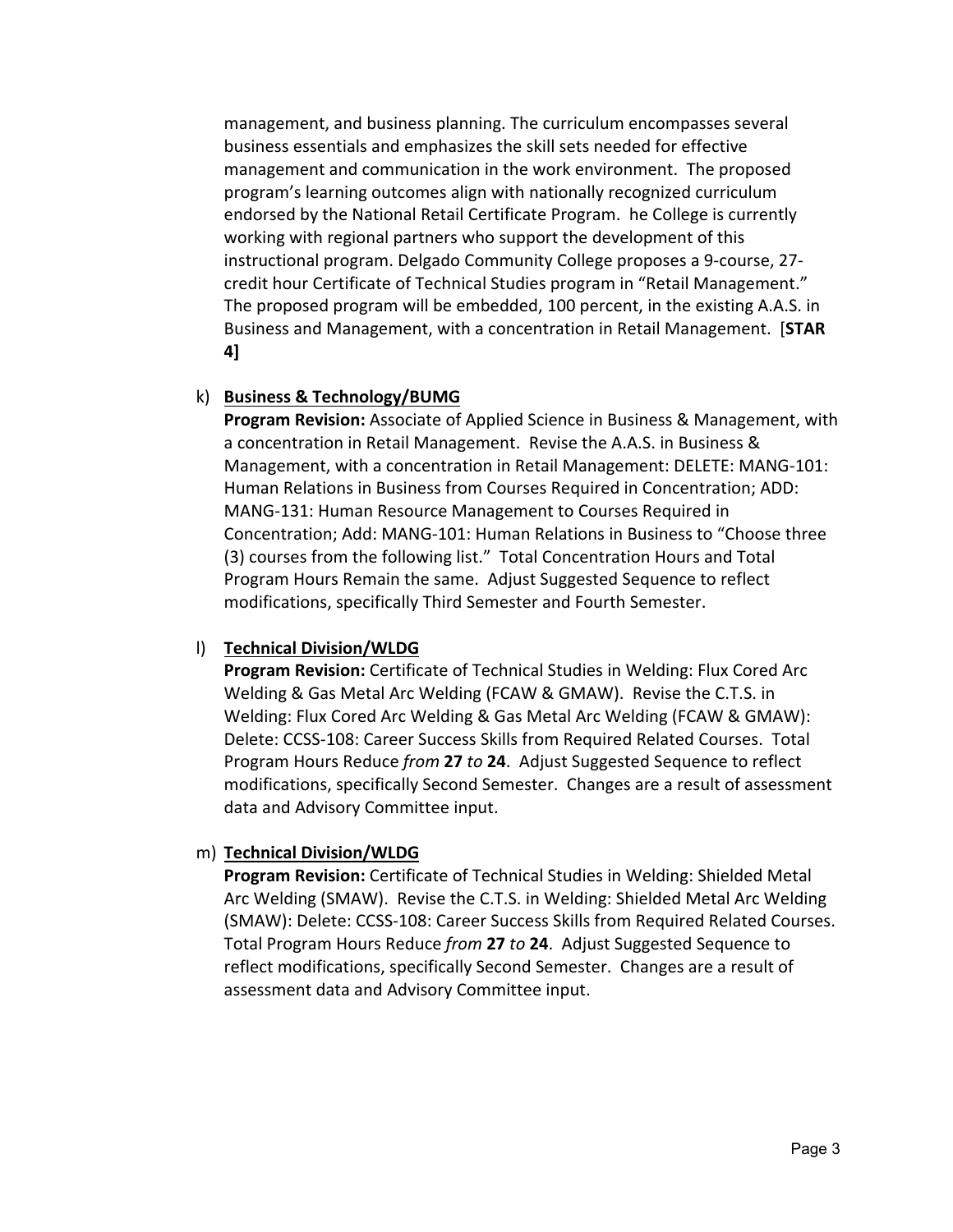## n) **Technical Division/WLDG**

**Program Revision:** Certificate of Technical Studies in Welding: Gas Tungsten Arc Welding (GTAW). Revise the C.T.S. in Welding: Gas Tungsten Arc Welding (SMAW): Delete: CCSS‐108: Career Success Skills from Required Related Courses. Total Program Hours Reduce *from* **27** *to* **24**. Adjust Suggested Sequence to reflect modifications, specifically Second Semester. Changes are a result of assessment data and Advisory Committee input.

# o) **Technical Division/CRPT**

**Change of Program Name:** Certificate of Technical Studies in Carpentry. Change the name of the C.T.S. in Carpentry *from* C.T.S. in Carpentry *to* C.T.S. in Residential Construction. The terms 'carpentry' and 'carpenter' are often associated with woodworking, cabinet‐making, and building or repairing structures, and do not necessarily focus on the art of construction. The Certificate program prepares students to build residential structures, and the proposed title better reflects the content and student learning outcomes of the program.

# p) **Technical Division/CRPT**

**New Course:** CRPT‐235: Form Carpentry (2‐5‐3 / 105). Creation of a new course, CRPT‐235: Form Carpentry. Course description: "Exploration and application of various foundation types, layout, and construction of concrete form for actual foundation pour."

## q) **Technical Division/CRPT**

**Program Revision:** Certificate of Technical Studies in Residential Construction. Revise the C.T.S. in Residential Construction: Delete: CCSS‐108 from Required Related Courses; ADD: CRPT‐235: Form Carpentry to Required Courses in Major; Total Program Hours Remain the same. Adjust Suggest Sequence to reflect modifications, specifically Third Semester.

## r) **Communication/ESL**

**Change of Course Title:** ESLN‐005: Basic Conversation I. Change the title of ESLN‐005: Basic Conversation I *from* ESLN‐005: Basic Conversation *to* ESLN‐005: Basic Listening and Speaking I. Revised title reflects current trends in language acquisition and more accurately reflects the learning activities of the course.

## s) **Communication/ESL**

**Change of Course Description:** ESLN‐005: Basic Listening and Speaking I. Change the description of ESLN‐005: Basic Listening and Speaking I: "Provides student with little knowledge of English practice in speaking and listening. Emphasis on building vocabulary and listening skills. Students will practice grammatical structures at the low basic level with a focus on survival skills." Current description: *not published in Catalog.*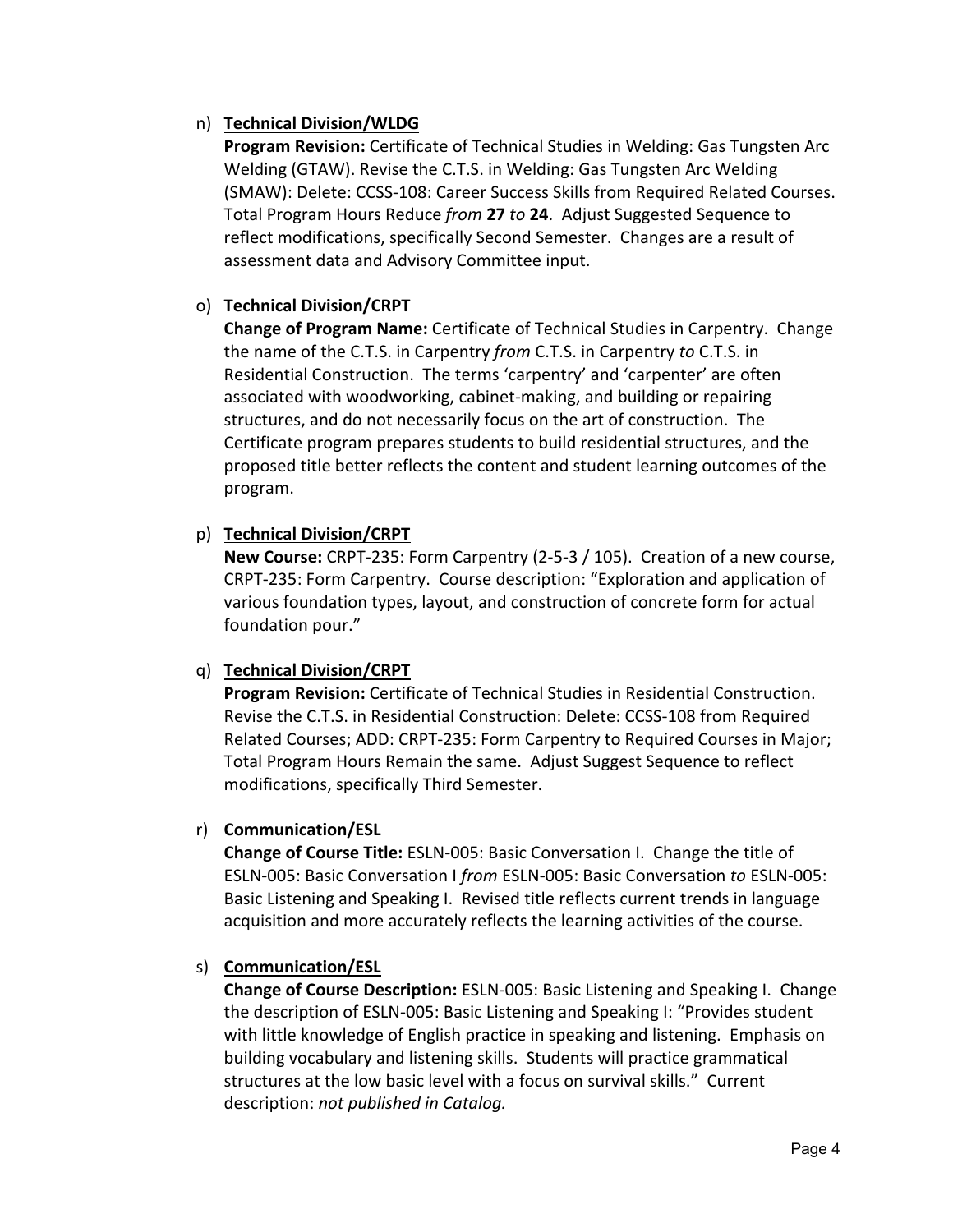## t) **Communication/ESL**

**Change of Course Title:** ESLN‐006: Basic Conversation II. Change the title of ESLN‐006: Basic Conversation II *from* ESLN‐006: Basic Conversation *to* ESLN‐006: Basic Listening and Speaking II. Revised title reflects current trends in language acquisition and more accurately reflects the learning activities of the course.

# u) **Communication/ESL**

**Change of Course Description: ESLN-006: Basic Listening and Speaking II.** Change the description of ESLN‐006: Basic Listening and Speaking II: "Students with basic proficiency in English. Active participation in a variety of interactive activities to improve listening and speaking. Emphasis on basic survival skills and applying Basic Two grammatical structures appropriately and correctly with speaking and writing." Current description: *not published in Catalog.* 

# v) **Communication/ESL**

**Change of Course Title: ESLN-015: Intermediate Conversation I. Change the title** of ESLN‐015: Intermediate Conversation I *from* ESLN‐015: Intermediate Conversation I *to* ESLN‐015: Intermediate Listening and Speaking I. Revised title reflects current trends in language acquisition and more accurately reflects the learning activities of the course.

## w) **Communication/ESL**

**Change of Course Description:** ESLN-015: Intermediate Listening and Speaking I. Change the description of ESLN‐015: Intermediate Listening and Speaking I: "Students who have a low intermediate level of speaking and listening skills. Special emphasis on improving survival skills and on building an understanding of U.S. culture." Current description: *not published in Catalog.* 

## x) **Communication/ESL**

**Change of Course Title: ESLN-016: Intermediate Conversation II. Change the** title of ESLN‐016: Intermediate Conversation II *from* ESLN‐016: Intermediate Conversation II *to* ESLN‐016: Intermediate Listening and Speaking II. Revised title reflects current trends in language acquisition and more accurately reflects the learning activities of the course.

# y) **Communication/ESL**

**Change of Course Description:** ESLN-016: Intermediate Listening and Speaking II. Change the description of ESLN‐016: Intermediate Listening and Speaking II: "Designed for students who possess a high intermediate level of speaking and listening skills. Special emphasis on helping students acquire academic skills and fully integrate in the U.S. academic community." Current description: *not published in Catalog.*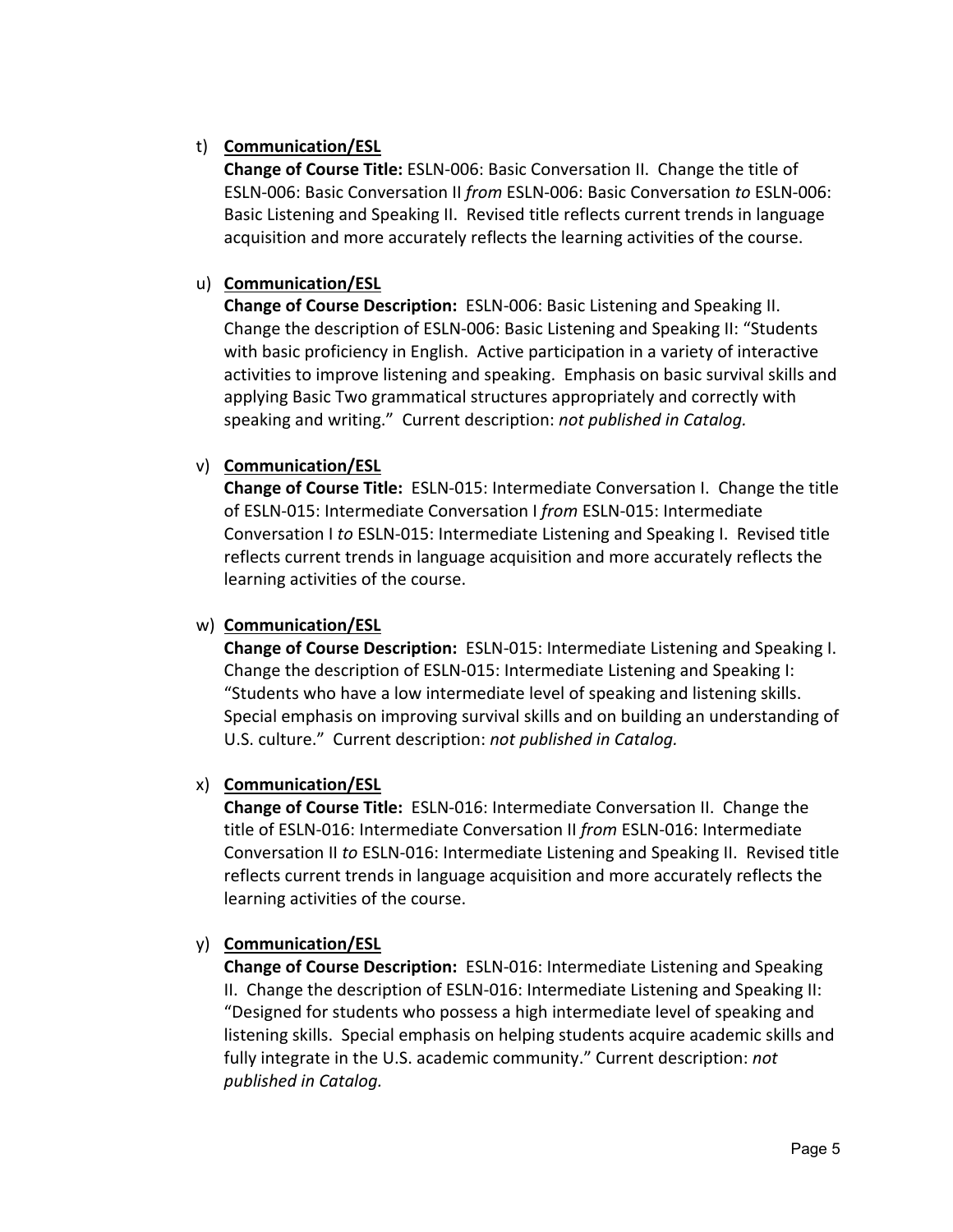## z) **Communication/ESL**

**Change of Course Title:** ESLN‐025: Advanced Conversation. Change the title of ESLN‐025: Advanced Conversation *from* ESLN‐025: Advanced Conversation *to*  ESLN‐025: Advanced Listening and Speaking I. Revised title reflects current trends in language acquisition and more accurately reflects the learning activities of the course.

### aa) **Communication/ESL**

**Change of Course Description:** ESLN‐025: Advanced Listening and Speaking I. Change the description of ESLN‐025: Advanced Listening and Speaking I: "Pronunciation, presentation, and note‐taking skills at the advanced level." Current description: *not published in Catalog.*

#### bb) **Communication/ESL**

**New Course:** ESLR‐030: Advanced Writing I (3‐3‐4 / 90). Creation of a new course, ESLR‐030: Advanced Writing I. The goal of the course is to prepare students to pass the ESL Exit Examination and to be prepared for writing assignments in ENGL‐101. Course description: "Designed for students with an advanced level of English reading and writing skills. Prepares students for integration into the College composition course through readings, discussions, and a variety of writing activities. Focus on reading and analyzing articles and essays that can be used as content to supplement and generate ides for in‐class essay tests and other writing assignments. Review and reinforcement of essay structure and various grammar structures."

## cc) **Communication/ESL**

**New Course:** ESLR‐032: Advanced Writing II (3‐3‐4 / 90). Creation of a new course, ESLR‐032: Advanced Writing II. The goal of this course is to remedy persistent language problems to assist students in passing the ESL Exit Examination. Course description: "Designed for advanced students who failed the ESL Exit Examination in ESLR‐030. Prepares students for integration into the College composition course through readings, discussions, and a variety of writing activities. Focus on reading and analyzing articles that can be used as content to supplement and generate ideas for in‐class essay tests and other writing assignments. Emphasis on vocabulary development, argumentative essay techniques, essay structure, and grammar."

#### dd) **Communication/ESL**

**Course Termination:** ESLR‐023: Advanced Reading I. Course is being replaced by ESLR‐030.

#### ee) **Communication/ESL**

**Course Termination:** ESLR‐027: Advanced Writing I. Course is being replaced by ESLR‐030.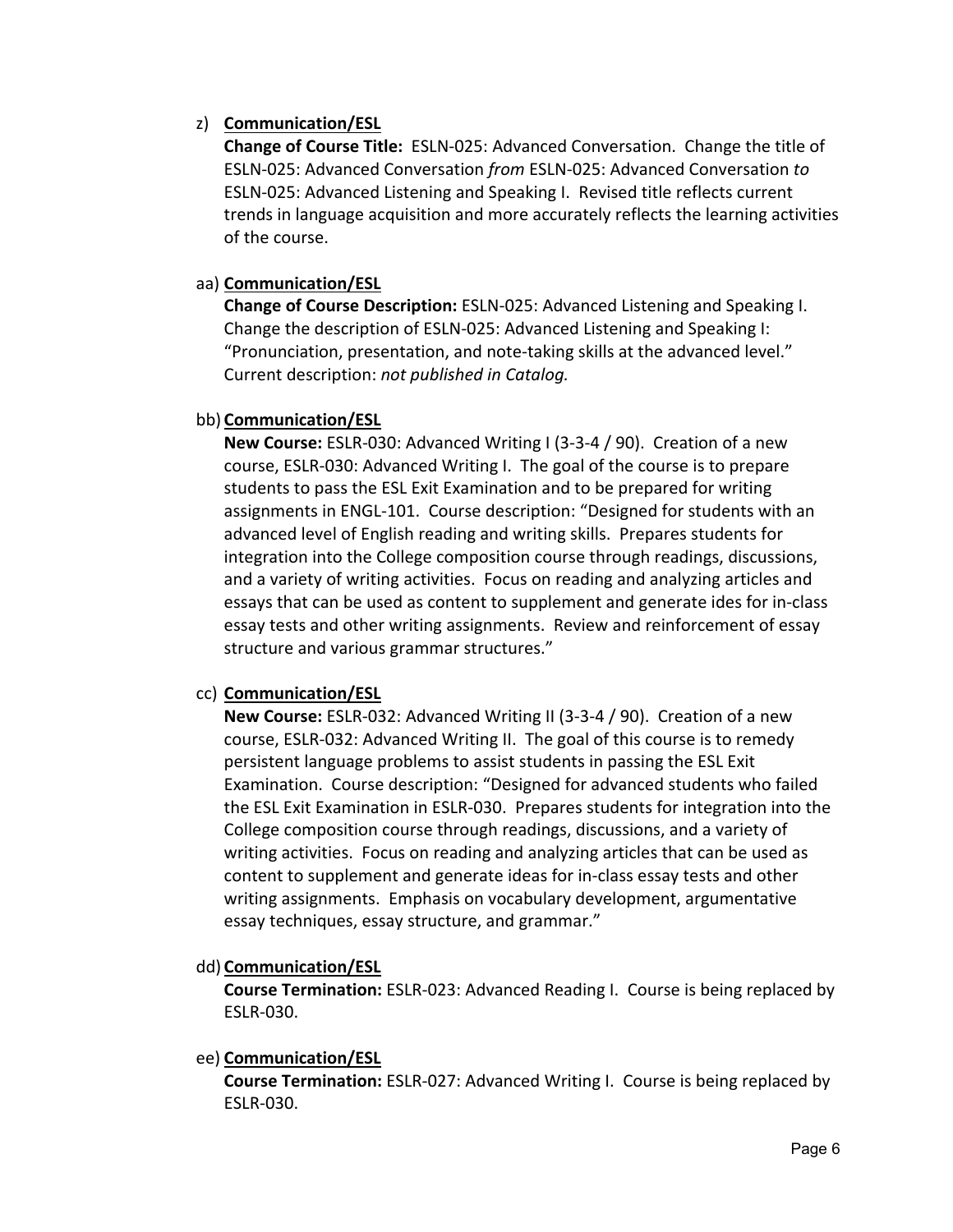#### ff) **Communication/ESL**

**Course Termination:** ESLR‐024: Advanced Reading II. Course is being replaced by ESLR‐032.

#### gg) **Communication/ESL**

**Course Termination:** ESLR‐027: Advanced Writing II. Course is being replaced by ESLR‐032.

# hh) **Communication/FREN**

**Change of Course Description:** FREN‐125: French Culture Around the World. Change the description of FREN‐125: French Culture Around the World: "Examination of contemporary French and Francophone culture around the world using discussions, readings from textbooks and authentic cultural documents, such as newspapers and magazines; travel, class field trips and personal excursions; and Internet resources, websites, and videos." Current description: "Examines contemporary French cultures using field trips, maps, readings, interviews and films. Course taught in English." Updated/Revised Master Syllabus presented for review/approval.

## ii) **Business & Technology/ARCH**

**Program Revision:** Associate of Applied Science in Architectural/Design Construction Technology. Revise the A.A.S. in Architectural/Design Construction Technology: DELETE: CIVT‐201: Structural Statics from Required Courses in Major; DELETE: CMST‐132: Business and Professional Speech as an "OR" Choice with CMST‐130: Fundamentals of Communication from Required Related Courses; DELETE: CIVT‐222: Micro‐Computer Application in Estimating from Required Related Courses; DELETE: Humanities Requirement from General Education Requirements, and note "Humanities Requirement met in Required Related Courses: CMST‐130." Total Program Hours Reduce *from* **70** *to* **61.** Adjust Suggested Sequence to reflect modifications, specifically, Second Semester through Final Semester (reduce Sequence from Five Semesters to Four Semesters).

## jj) **Business & Technology/CULA**

**New Course:** CULA‐224: Kitchen Gardening (1‐2‐1 / 45). Creation of a new course, CULA‐224: Kitchen Gardening, designed to introduce the basic terms, concepts, and practices associated with planting and maintaining a kitchen garden. Course description: "Utilizing a private garden for foodservice, helping to control food costs, and adoption of sustainability in business."

## kk) **Business & Technology/CULA**

**New Course:** PAST‐201: Artesian Breads (1‐2‐1 / 45). Creation of a new course, PAST‐201: Artesian Breads, designed to provide skill work in bread making along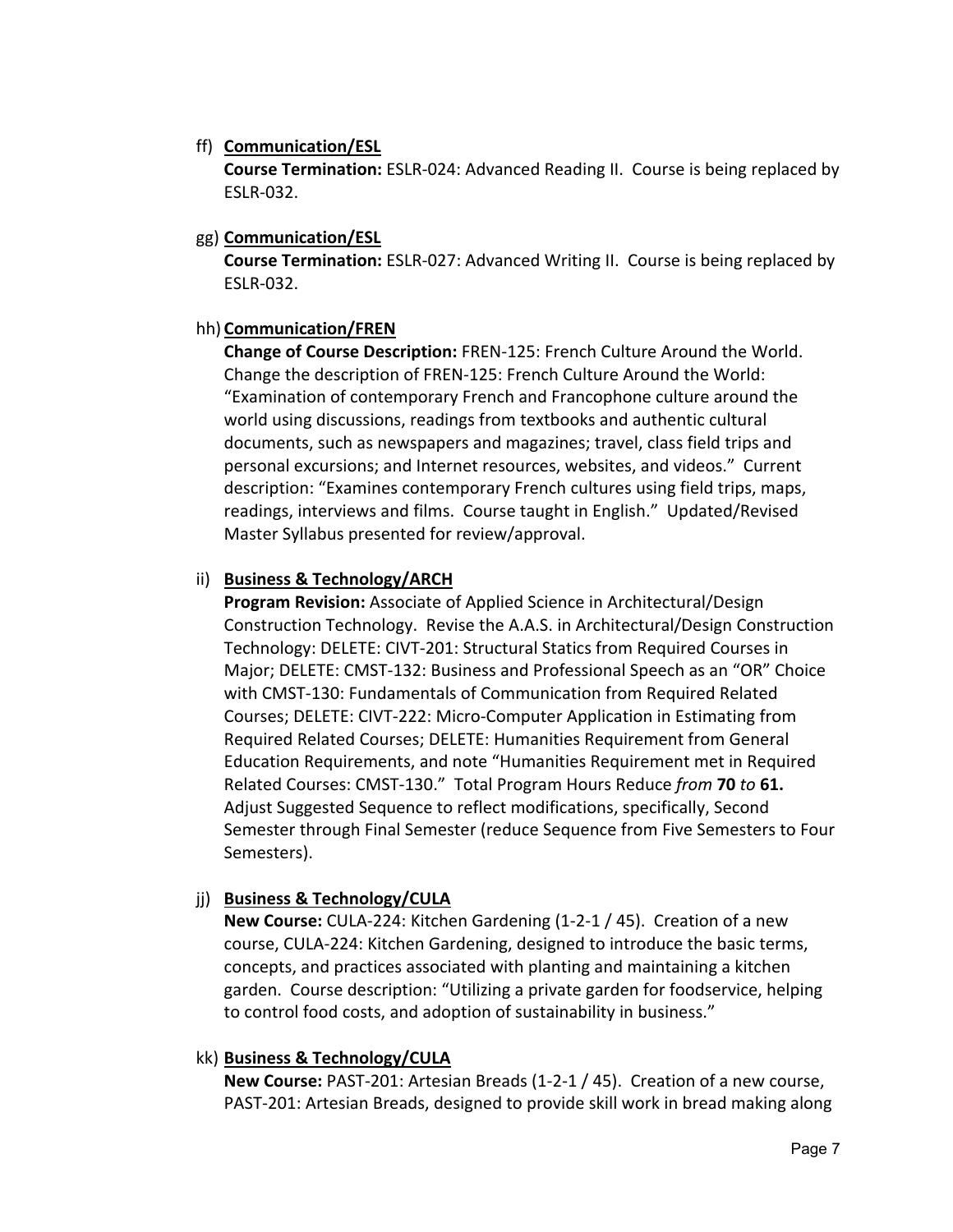with an overview of old world style techniques of making doughs. Course description: "European and old world techniques of bread making using ancient grains and cultures to produce artisanal breads."

### ll) **Business & Technology/CULA**

**New Course:** PAST‐202: Vegetarian Cooking (1‐2‐1 / 45). Creation of a new course, PAST‐201: Vegetarian Cooking. The course will introduce the basics of cooking plant based menu items. Course description: "Specialized instruction in plant based vegan and vegetarian cooking. Intensive study of the art of cooking non meat dishes as well as a study of the health benefits and dietary considerations when adopting a plant based diet."

#### mm) **Business & Technology/CULA**

**New Course:** PAST‐205: Candy Making (1‐2‐1 / 45). Creation of a new course, PAST‐205: Candy Making, designed to introduce sugar crystallization and its manipulation in candy making. Course description: "Specialized class in candy making. Exploration of the varied possibilities available to the modern confectioner in the use of sugar crystallization in candy making. Provides the pastry student with the ability to manipulate crystalizing sugars suitable for a variety of candy products."

#### nn) **Business & Technology/CULA**

**Change of Course Lecture‐Lab and/Contact Hours**: CULA‐107: Foodservice Purchasing and Storeroom Operations. Change the lecture‐lab‐and/contact hours of CULA‐107: Foodservice Purchasing and Storeroom Operations *from* 2‐2‐ 3/ 60 *to* 3‐0‐0 / 45.

## oo) **Business & Technology/BUSG**

**Change of Course Title:** BUSG‐151: Personal Investments. Change the title of BUSG‐151: Personal Investments *from* BUSG‐151: Personal Investments *to* BUSG‐ 151: Stock Markets and Investing. The revised title better describes the purpose and content of the course.

#### pp) **Business & Technology/ADOT**

**Change of Course Title:** ADOT‐101: Document Production. Change the title of ADOT‐101: Document Production *from* ADOT‐101: Document Production *to*  ADOT‐101: Keyboarding I. *Note: course title was "Keyboarding I" until Fall 2014.*

#### **VII. Consent Agenda**

a) **Business & Technology/CULA Course Termination:** CULA‐281: Supervised Work Experience I.

# b) **Business & Technology/CULA**

**Course Termination:** CULA‐282: Supervised Work Experience II.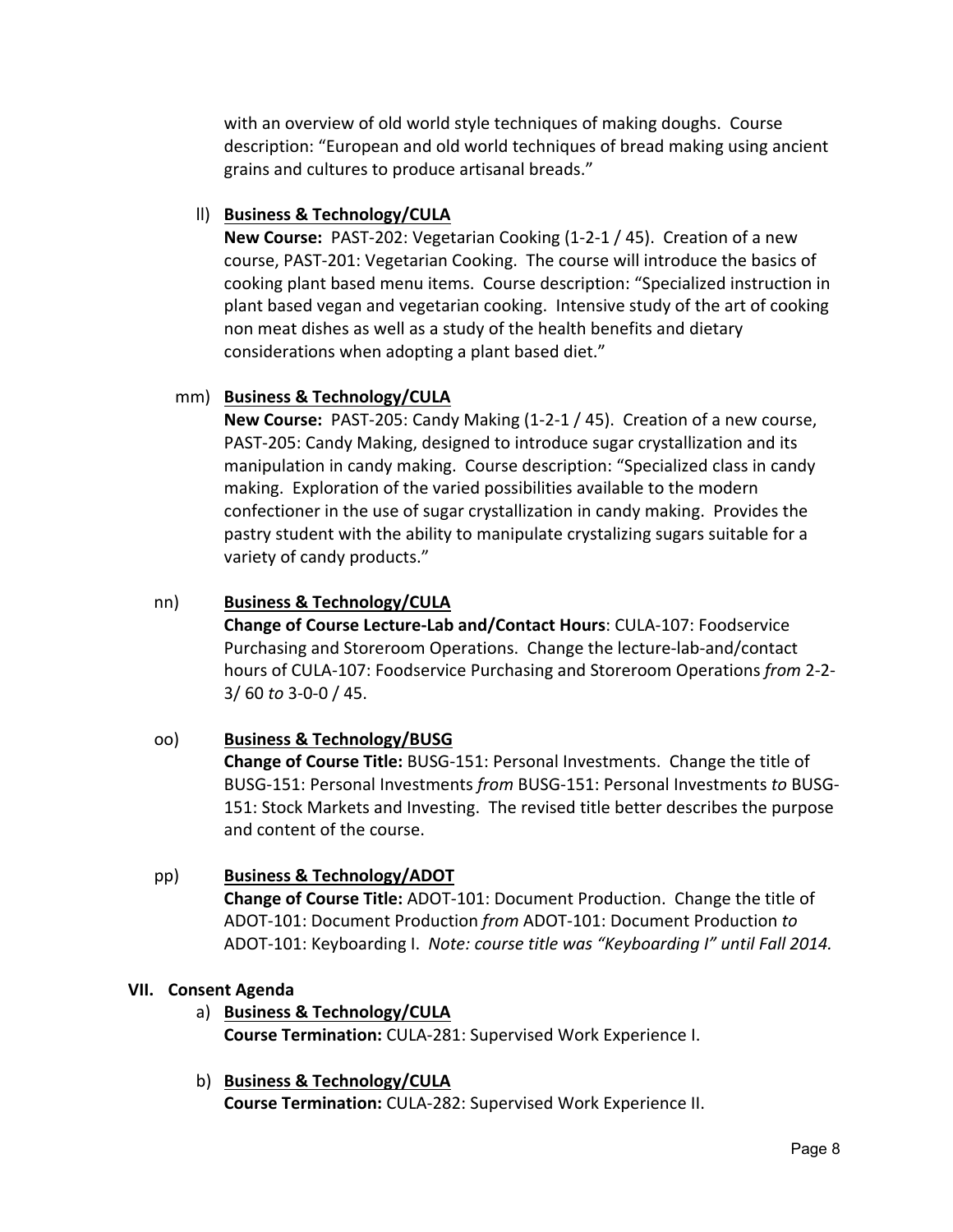- c) **Business & Technology/CULA Course Termination:** CULA‐283: Supervised Work Experience III.
- d) **Business & Technology/CULA Course Termination:** CULA‐284: Supervised Work Experience IV.
- e) **Business & Technology/CULA Course Termination:** CULA‐285: Supervised Work Experience V.
- f) **Business & Technology/CULA Course Termination:** CULA‐286: Supervised Work Experience VI.
- g) **Business & Technology/PAST Course Termination:** PAST‐150: Supervised Work Experience I.
- h) **Business & Technology/PAST Course Termination:** PAST‐250: Supervised Work Experience II.
- i) **Business & Technology/PAST Course Termination:** PAST‐251: Supervised Work Experience III.
- j) **Business & Technology/CULA Course Termination:** CULA‐108: A La Carte Preparations.
- k) **Business & Technology/CULA Course Termination:** CULA‐112: Food and Beverage Service.
- l) **Business & Technology/CULA Course Termination**: CULA‐178: Introductory Work Experience.
- m) **Business & Technology/CULA Course Termination:** CULA‐180: Introductory Work Experience.
- n) **Business & Technology/CULA Course Termination:** CULA‐204: Baking I.
- o) **Business & Technology/CULA Course Termination:** CULA‐223: Volume Food Production.
- p) **Business & Technology/CULA Course Termination:** CULA‐287: Catering Work Experience.